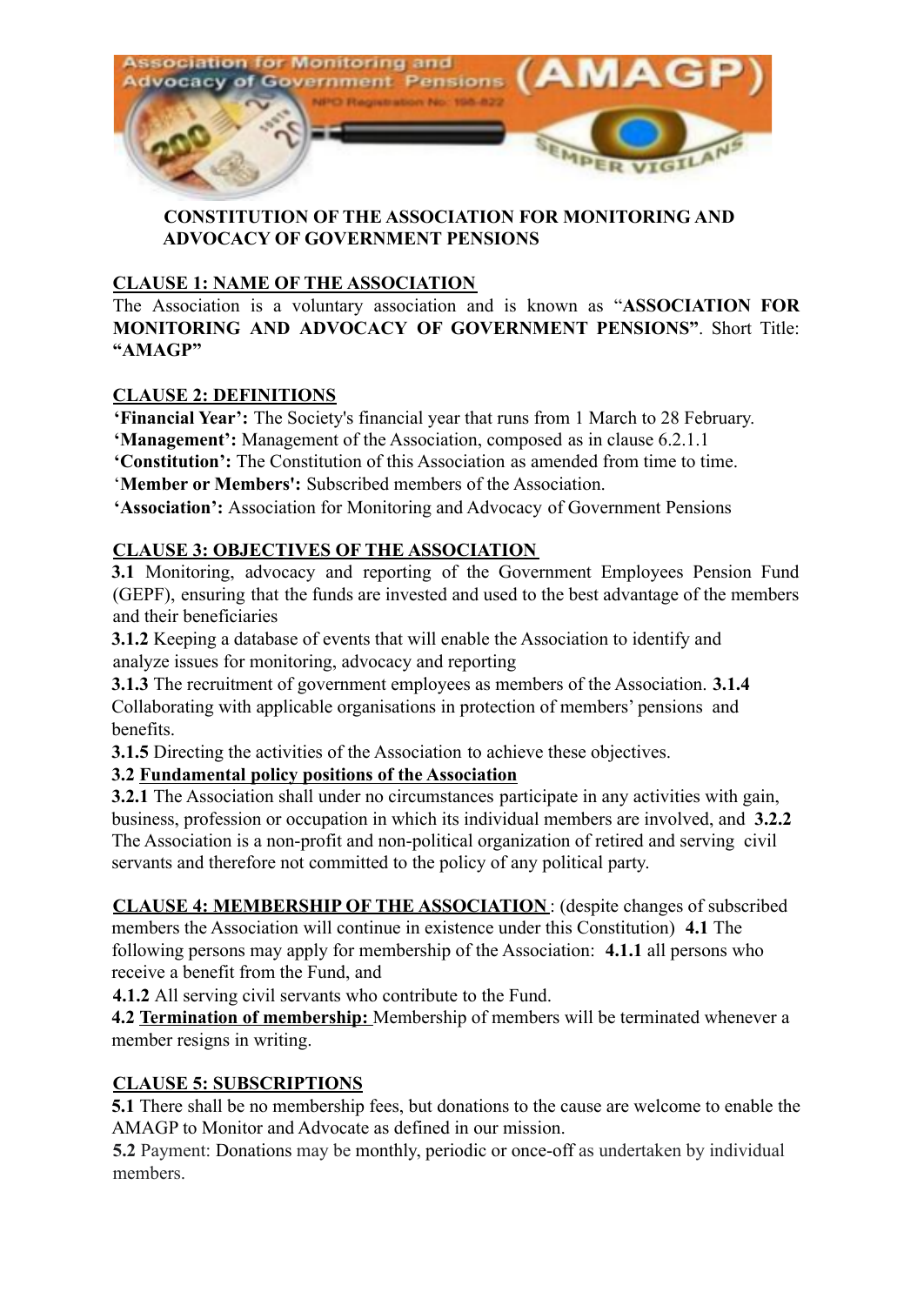

## **CLAUSE 6: COMPOSITION OF THE ASSOCIATION**

#### **6.1 General Meeting**

**6.1.1** The General Meeting consists of all members and is the policy-making body and highest authority of the Association as set out in the constitution. The General Assembly's decisions are binding on all members.

### **6.2 Management**

**6.2.1** The AMAGP Management Committee shall be selected annually i.a.w. its constitution.

**6.2.1.1** The Management Committee shall consist of a National Chairperson, National Deputy Chairperson and up to four (4) Executive members. The committee shall be not less than five (5) members.

**6.2.1.2** A Secretary and/or a Treasurer shall be appointed by Management.

**6.2.1.3** Despite any change of management the Association will continue in existence under this Constitution.

**6.2.1.4 Honorary President.** The General Assembly may, at its discretion, appoint an honorary president as a Special Advisor to management. The honorary president will not have any executive powers.

**6.2.1.6** The National Secretary and/or Treasurer will be responsible –

**6.2.1.6.1** to handle the administration of the Association.

**6.2.1.6.2** in consultation with the National Chairperson, to call all meetings of Management and the General Meeting. Notice of meetings, with an agenda and the minutes of the previous meeting attached, must be given to members at least 21 days before the meeting;

**6.2.1.6.3** to take minutes of the proceedings at all meetings of Management and General Meetings and present these at the next meeting for the purpose of ratification. The Secretary, in consultation with the National Chairperson, conducts all correspondence on behalf of management;

**6.2.1.6.4** to keep a proper inventory of all assets;

**6.2.1.6.5** to properly keep book of the Association's assets;

**6.2.1.6.6** to produce full statements of the Association activities and finances at the end of each financial year and make it available to all members;

**6.2.1.7.7** to deposit monies received on behalf of management in a current or other account in the name of the Association at a recognized commercial bank determined by

management; **6.2.1.6.8** to make payments authorized by management with respect to expenses for the management and administration of the Association;

**6.2.1.6.9** Where necessary, to obtain sponsorships and donations to cover expenses or to promote the objectives of the Association; and

**6.2.1.6.10** to perform any other assignment or task that may delegated by management.

# **6.2.2 Management functions**

**6.2.2.1** Execute decisions of the General Meeting;

**6.2.2.2** Manage the Association;

**6.2.2.3** Plan, in order to promote the Association's objectives;

**6.2.2.4** Monitor, promote and help to protect the interests of the pension fund members in general, and

**6.2.2.5** Appoint an independent person/s to audit that the financial records of the Association.

# **6.2.3 Quorum**

Three members of management shall constitute a quorum. Any member of Management may request a special meeting of management in writing, giving reasons for the request.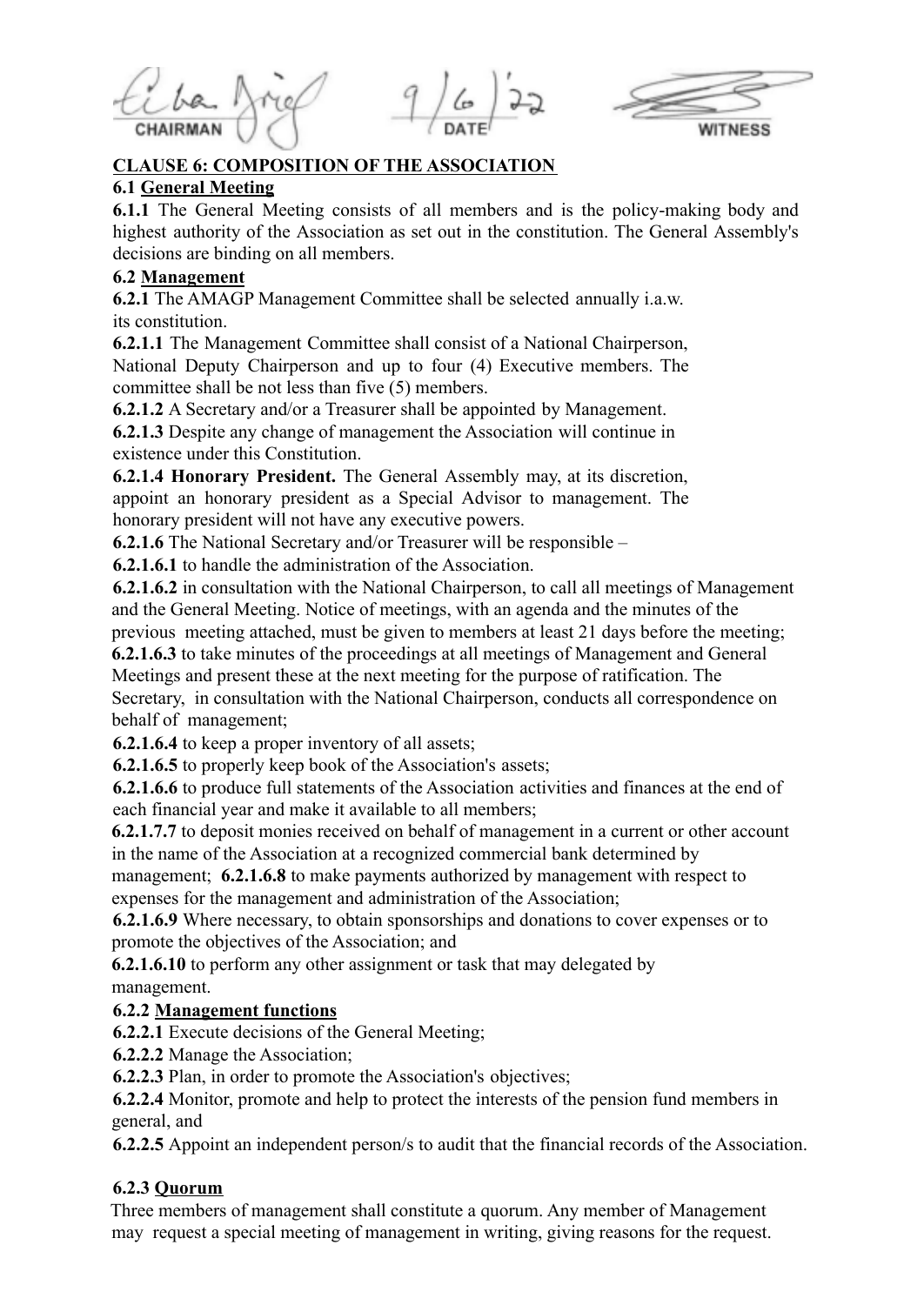$9/6/22$ 



#### **6.4 Work Groups**

The General Assembly and / or management may appoint members to serve on a work group to execute certain tasks or assignments. Such members may be appointed because of their expertise or because they live in an area close to each other. These work groups are free to co-opt knowledgeable people who are not members of the Association if such persons can contribute to the task of the work group assignment.

#### **CLAUSE 7: FINANCE**

**7.1** All income and assets of the Association will be used only to promote the objectives of the Association.

**7.2** Honoraria for the Secretary / Treasurer may be approved by Management on merit.

## **CLAUSE 8: INCOME AND ASSETS OF THE ASSOCIATION**

**8.1** Members and officials of the Association have no right in respect of the assets of the Association merely on the grounds that they were members or officials. **8.2** The income of the Association shall only be made available for promoting the objectives of the Association and shall not be paid or distributed directly or indirectly to any person or members or officials of the Association except as reasonable compensation for services rendered to the Association or incurred as reasonable compensation for actual expenses in the interest of the Association.

**8.3** The income of the Association shall consist of:

**8.3.2** Voluntary contributions by members, and;

**8.3.2** Sponsorships and donations from sympathetic organizations.

# **CLAUSE 9: TAX OF THE ASSOCIATION**

The Association must apply to the Commissioner of the South African Revenue Service to be declared as a public benefit organisation in terms of Clause 30 of the Income Tax Act. Upon receipt of such approval, the Association will be bound by the provisions set out in Appendix B.

#### **CLAUSE 10: POWERS OF THE ASSOCIATION**

The Association has the following powers:

**10.1** To initiate or defend legal proceedings and to settle claims;

**10.2** to invest funds of the Association to the best benefit of the Association; **10.3** to purchase, acquire, manage, lease, or sell assets for the Association or to deal therewith in any other manner;

**10.4** to donate or transfer assets of the Association to public organizations with a similar purpose as the Association;

**10.5** to use the assets of the Association as security to get loans, and;

**10.6** to carry out the powers and the mandate of the Association.

#### **CLAUSE 11: ADMINISTRATIVE STAFF**

Management may, if the administration of the Association warrants it and funds are available, appoint a person or persons to deal with it on a full-time / part-time basis against compensation.

# **CLAUSE 12: LEGAL STATUS**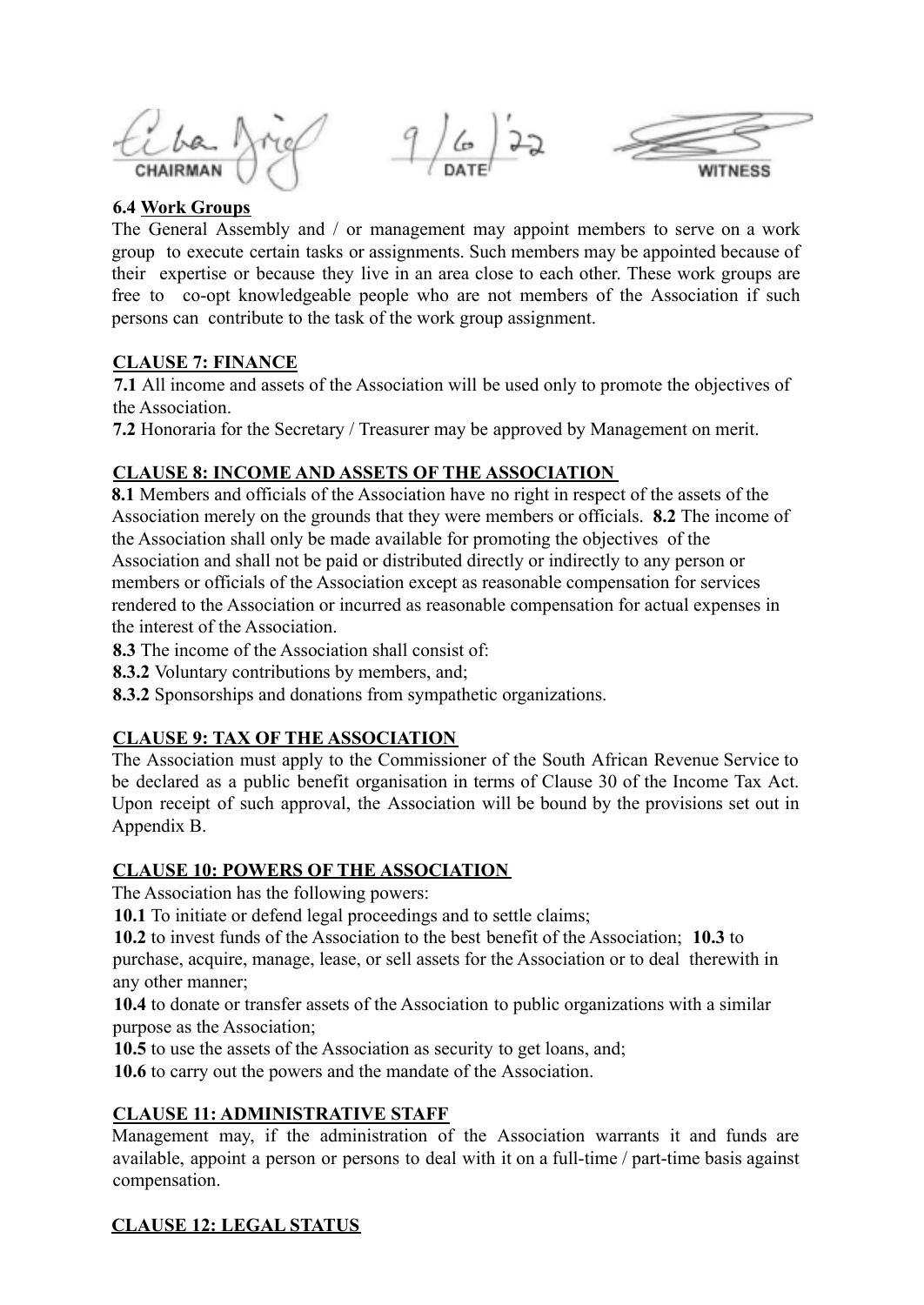# **12.1 Legal Personality**

The Association will be able to sue in his own name and be sued, and to acquire hold or dispose of, movable and immovable property,

## **12.2** *Domicilium Citandi et executandi*

**12.2.1** *Domicile Citandi et executandi* of the Association shall be determined by the General

**WITNESS** 

Meeting.

**12.2.2** The Association's jurisdiction covers the Republic of South Africa.

## **12.3 Lawsuits**

Any lawsuit brought by or against the Association must be made in its name and no such proceedings may be instituted against a member, simply because of his membership.

## **CLAUSE 13: MEETINGS OF THE ASSOCIATION**

## **13.1 Annual general meeting**s

Annual general meetings, in the form of actual/virtual meetings, shall be held within two months after the Association's financial year. Notices of annual general meetings shall be given to members at least 21 days before the meeting, specifying the place**, if not virtual** form, date, time and agenda of the meeting. The agenda of the annual general meeting shall include the following:

**13.1.1** Approval of the minutes of the previous meeting.

**13.1.2** The Chairperson's report.

**13.1.3** The presentation of the Association's annual financial statements.

**13.1.4** The election of management members.

13.1.5 The appointment of an internal audit committee or auditors.

**13.1.6** The determination of the domicile citandi of the association.

**13.1.7** Other issues of importance to the Association.

**13.2** Members may arrange meetings and procedures as they deem fit, subject to the following- The Chairperson shall preside at all meetings.

**13.3** General meetings of the Association takes place face to face or electronically, by sharing electronic media that will allow members to be present and participate. **13.4** If at a general meeting the Chairperson is absent from the meeting or, within 15 minutes after the appointed time, unwilling or unable to act as Chairperson, the deputy Chairperson will take the chair in his place. If neither is available, the members present will select a chairperson for the meeting from their ranks.

**13.5** The quorum for a general meeting of members is 25% of all members, whether physically present or by proxy. If within 15 minutes of the scheduled time for the start of the meeting a quorum is not present, the meeting adjourns for 30 minutes. If at the reconstituted meeting a quorum is still not present or not represented by proxy, the members present shall be deemed to be a quorum for that meeting.

**13.6** Voting at a general meeting will be by a show of hands unless the Chairperson or at least one third of the members present, or represented by proxy, request that the vote on a particular issue will take place by ballot.

**13.7** Each member present or a member represented by proxy shall have one vote. **13.8** Decisions are taken by a simple majority vote except in cases where the Constitution requires a higher percentage of votes. In a tie vote, the Chairperson has a casting or additional vote.

**13.9** Proper minutes and attendance must be kept of all general meetings. The Chairperson shall sign the minutes which will be available at all times for inspection or copying by any member of the Association.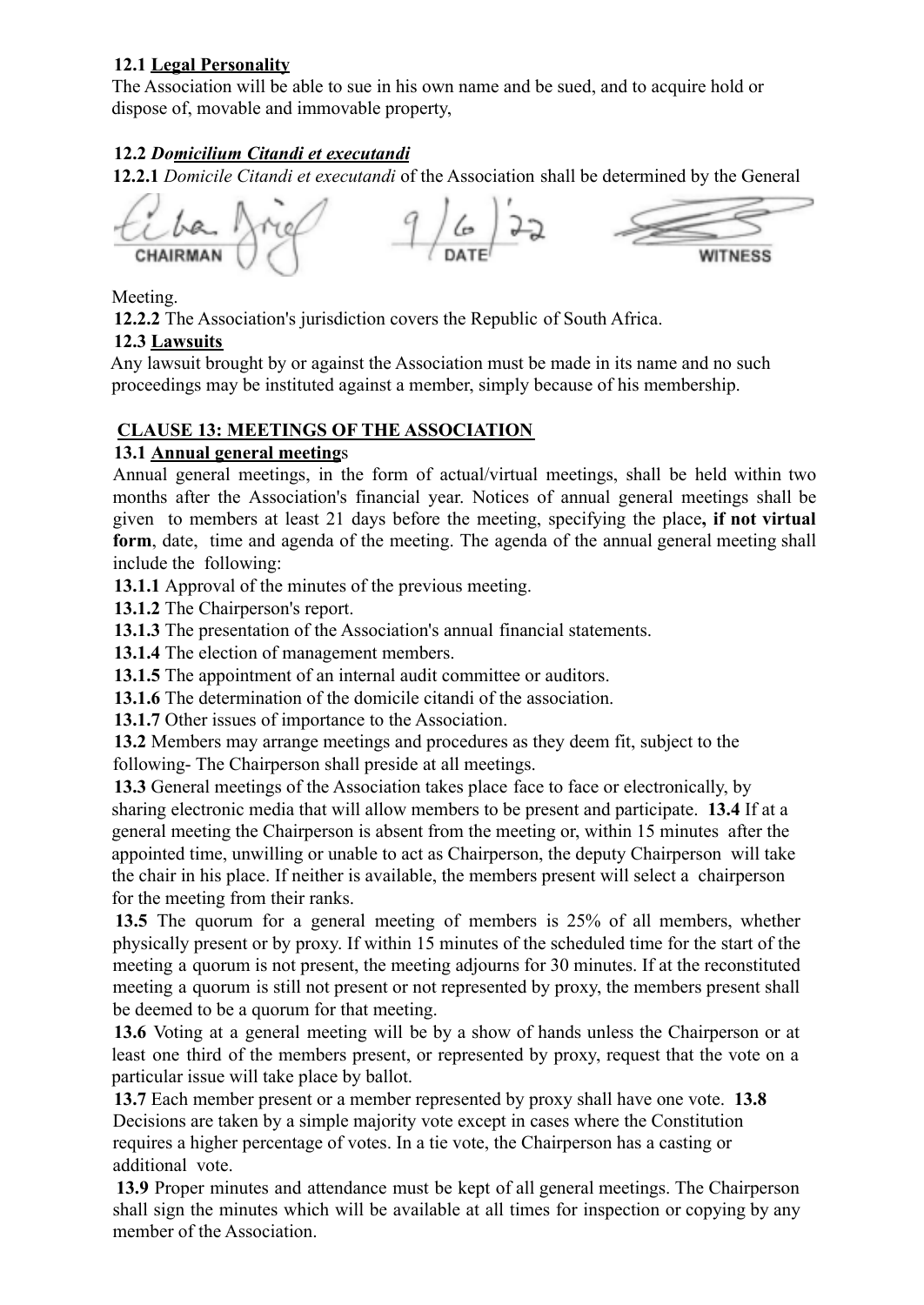## **13.10 Notice of meetings**.

**13.10.1** All notices to members must be in writing under the Constitution, whether in person, by mail or by electronic communication to the address provided by members. **13.10.2** The accidental omission of an address for notice to any member shall not invalidate the proceedings of any meeting.

**13.10.3** A member who is present in person at a meeting shall be deemed to have received such a notice.

# **13:11 Co-opting**

**13.11.1** Management can co-opt a member of the Association to fill a post which became vacant during one of its members' terms of office.



**13.11.2** Management, and a General Assembly, may on an ad-hoc basis, co-opt members and non-members whose knowledge and expertise are applicable to address a specific issue or issues.

# **CLAUSE 14: INTERPRETATION**

If any doubt about the interpretation of some of the clauses of the Constitution arise, the interpretation which management will give thereof, shall be final and binding.

# **CLAUSE 15: AMENDMENT OF CONSTITUTION**

The Constitution can only be amended during a General Assembly by a two-thirds majority of members present or represented by proxy. Each attendee may hold two proxies. Changes must be submitted to the NPO Directorate of the Department of Social Services.

# **CLAUSE 16: DISSOLUTION**

**16.1** As and when management, for sufficient reason, deem it necessary or expedient to dissolve the Association, it must give notice to all members. at least six months ahead of time

**16.2** If at the dissolution of the Association any assets are left after settling all debts, liabilities, and commitments, such assets to will be presented to a charity of management's choice

# **CLAUSE 17: DISCLAIMER**

No member of the Association acting within the scope of the Constitution of the Association is personally liable for any claims, costs or expenses that arise from an unlawful action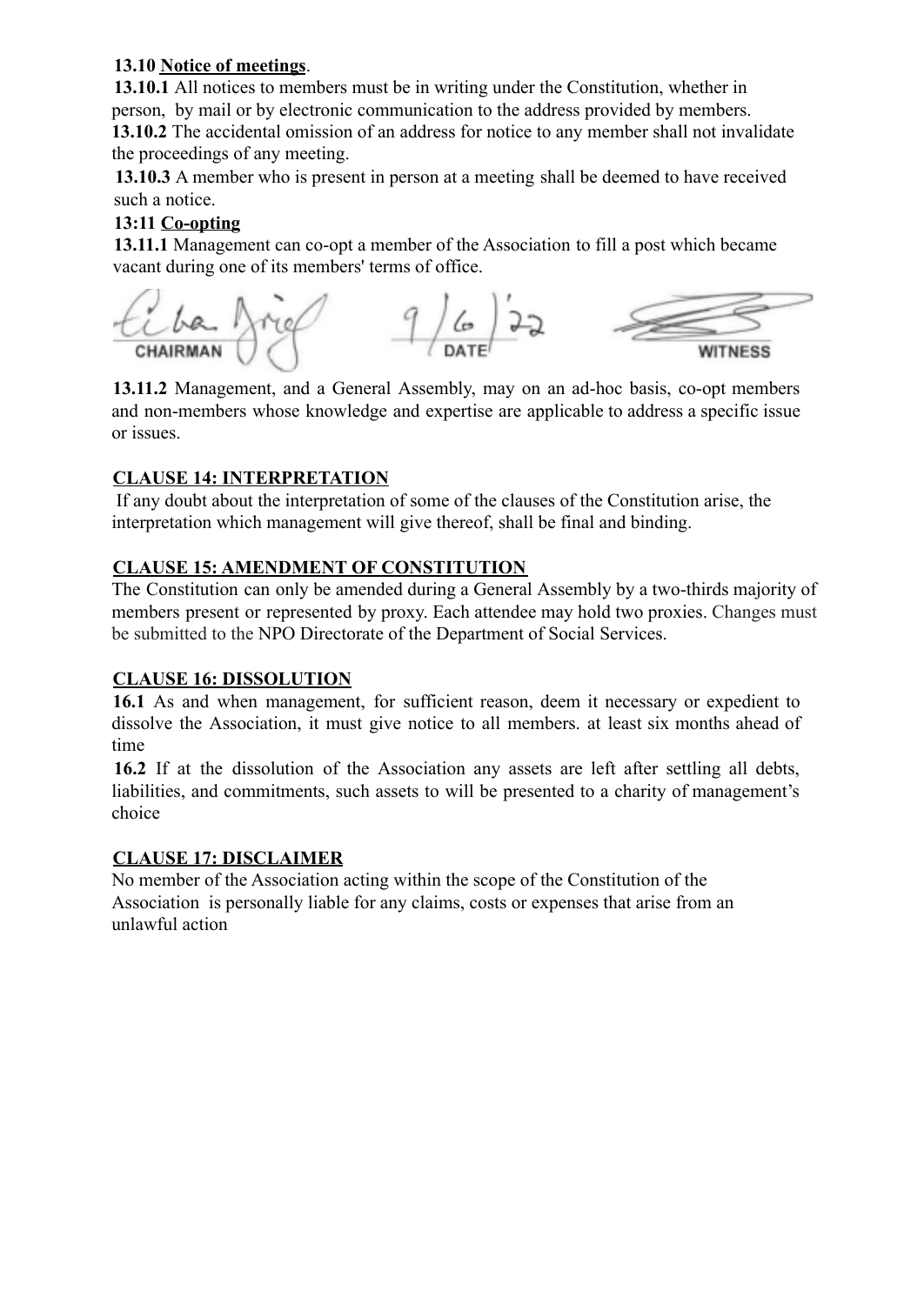$9/6/22$ CHAIRMAN WITNESS

# **SCHEDULE B**

*REQUIREMENTS FOR APPROVAL AS PUBLIC BENEFIT ORGANISATIONS* As provided for in Clause 9 of this Constitution, The Association intends to apply to the Commissioner for SARS for approval as a Public Benefit Organisation in terms of Section 30 of the Income Tax Act. Upon approval the Association shall:

1. Be required to have at least three persons, who are not connected persons in relation to each other, to accept the fiduciary responsibility of the organisation.

2. Ensure that no single person directly or indirectly controls the decision-making powers relating to the Association.

3. Is prohibited from distributing any of its funds to any person (otherwise than in the course of undertaking any public benefit activity) and is required to utilise its funds solely for the object for which it has been established.

4. Be prohibited from accepting any donation which is revocable at the instance of the donor for reasons other than a material failure to conform to the designated purposes and conditions of such donation, including any misrepresentation with regard to the tax deductibility thereof in terms of section 18A; provided that a donor may not impose conditions which could enable such donor or any connected person in relation to such donor to derive some direct or indirect benefit from the application of such donation.

5. Ensure that it is not knowingly a party to, and does not knowingly permit itself to be used as part of any transaction, operation or scheme of which the sole or main purpose is or was the reduction, postponement or avoidance of liability for any tax, duty or levy, which, but for such transaction, operation or scheme, would have been or would have become payable